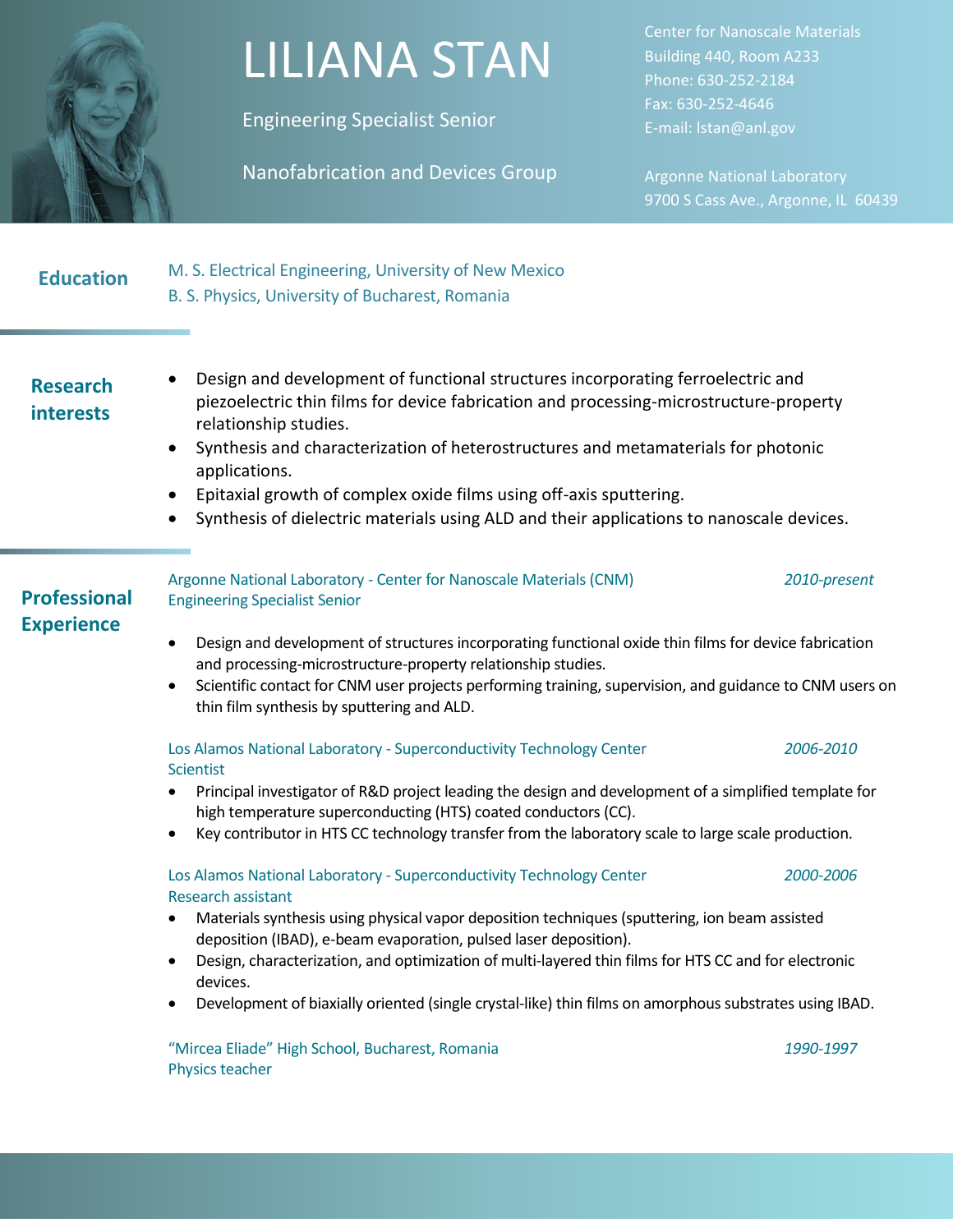## LILIANA STAN

### **Selected Publications**

Selected from 50+ publications:

#### **Complex oxides, ferroelectric and piezolectric, dielectric materials and functional heterostructures**

- 1. D.M. Paskiewicz, R. Sichel-Tissot, E. Karapetrova, L. Stan, D.D. Fong, *Single-Crystalline SrRuO3 Nanomembranes: A Platform for Flexible Oxide Electronics*, Nano Letters **16**(1), 534-542 (2016)
- 2. S. Tong, W. I. Park, Y.-Y. Choi, **L. Stan**, S. Hong, and A. Roelofs, *Mechanical Removal and Rescreening of Local Screening Charges at Ferroelectric Surfaces*, Phys. Rev. Applied **3** (2015)
- 3. B. M. Farid Rahman, R. Divan, **L. Stan**, D. Rosenmann, L. E. Ocola, and G. Wang, *Tunable Transmission Line with Nano-patterned Thin Films for Smart RF Applications*, IEEE Transactions on Magnetics **50** (2014)
- 4. C. M. Posada, E. J. Grant, R. Divan, A. V. Sumant, D. Rosenmann, **L. Stan**, H. K. Lee and C. H. Castaño, *Nitrogen incorporated ultrananocrystalline diamond based field emitter array for a flatpanel x-ray source*, J. Appl. Phys. **115**, 134506 (2014)
- 5. M. Zalazar, P. Gurman, J. Park, D. Kim, S. Hong, **L. Stan,** R. Divan, D. Czaplewski, O. Auciello, *Integration of piezoelectric aluminum nitride and ultrananocrystalline diamond films for implantable biomedical microelectromechanical devices*, Applied Physics Letters, **102** (2013)
- 6. Q.Q. Meng, R. Zhao, W.W. Li, J. Yang, H. Wang, **L. Stan,** H. Yang, *Ferroelectric properties of epitaxial Bi3.15Nd0.85Ti3O12 films on SiO2/Si using biaxially oriented MgO as templates*, Thin Solid Films, **519** 8023 (2011)
- 7. B.S. Kang, **L. Stan,** I.O. Usov, J.K. Lee, T.A. Harriman, D.A. Lucca, R.F. DePaula, P.N. Arendt, M. Nastasi, J.L. MacManus-Driscoll, B.H. Park, Q.X. Jia, *Strain Mismatch Induced Tilted Heteroepitaxial (000l) Hexagonal ZnO Films on (001) Cubic Substrates*, Advanced Engineering Materials, **13** 1142 (2011)
- 8. M. Staruch, **L. Stan,** J.H. Lee, H. Wang, J.I. Budnick, M. Jain, *Magnetotransport properties of Pr0.5Ca0.5MnO3 thin films grown by a solution route*, J. of Appl. Phys. **110** 013921 (2011)
- 9. Suvorova, NA; Usov, IO; **Stan, L**; DePaula, RF; Dattelbaum, AM; Jia, QX; Suvorova, AA; *Structural and optical properties of ZnO thin films by rf magnetron sputtering with rapid thermal annealing,* Applied Physics Letters, **92** 141911-1 (2008)

#### **Metamaterials for optical applications**



10. F. Cheng, J. Gao, **L. Stan**, D. Rosenmann, D. Czaplewski, and X. Yang, *Aluminum plasmonic metamaterials for structural color printing*, Opt. Express **23**(11), 14552-14560 (2015)

11. H. Deng, Z. Li, **L. Stan**, D. Rosenmann, D. Czaplewski, J. Gao, and X. Yang, *Broadband perfect absorber based on one ultrathin layer of refractory metal*, Opt. Lett. **40**(11), 2592-2595 (2015)

#### **Carbon nanotubes, Functionalized carbon nanotubes**

12. Md Humayun, R. Divan, **L. Stan**, A. Gupta, D. Rosenmann, L. Gundel, P. A. Solomon, I. Paprotny, *ZnO Functionalization of Multi-walled Carbon Nanotubes for Methane Sensing at Single PPM Concentration Levels*, J. Vac. Sci. Technol. B **33** (2015)



- 13. Y. Zhang, G. Zou, S.K. Doorn, H. Htoon, **L. Stan,** M.E. Hawley, C.J. Sheehan, Y. Zhu, Q.X. Jia, *Tailoring the Morphology of Carbon Nanotube Array: From Spinnable Forest to Undulating Foam*, ACS NANO **3** 2157 (2009)
- 14. Y. Zhang, **L. Stan,** P. Xu, H-L. Wang, S.K. Doorn, H. Htoon, Y. Zhu, Q.X. Jia, *A Double-layered carbon nanotube array with super-hydrophobicity*, Carbon **47** 3332 (2009)